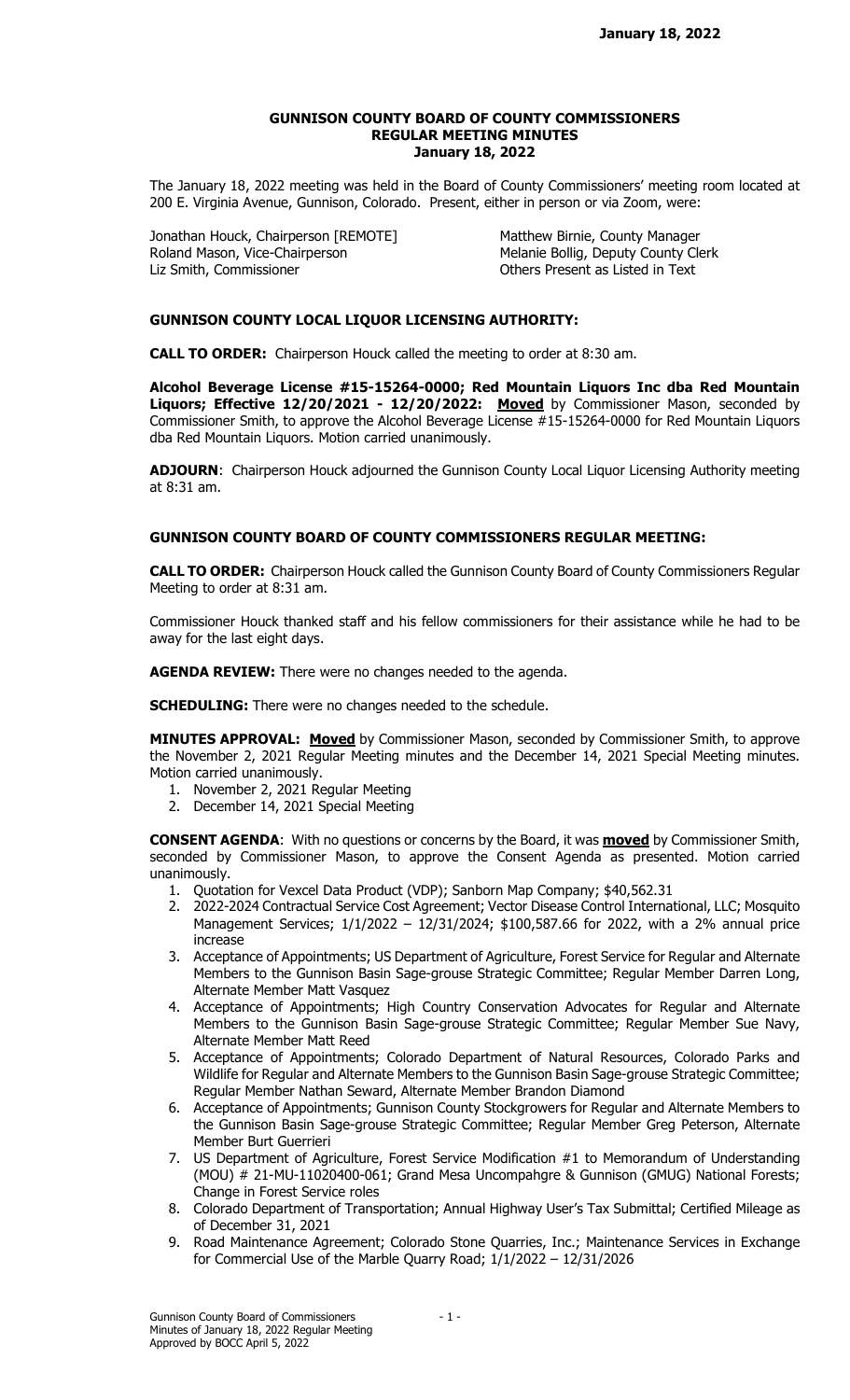- 10. Acknowledgment of County Manager's Signature; Certified Local Government (CLG) Subgrant Application; Gunnison County Historic Preservation Commission; Somerset Survey; \$22,000
- 11. Intergovernmental Agreement to Disburse US Department of Health and Human Services Health Resources and Services Administration (HRSA) Grant Monies to Increase COVID-19 Vaccine Access; 2/1/2022 – 7/30/22; \$35,000
- 12. Gunnison County Assessor Request for Use of the Alternate Protest Period for 2022
- 13. Master Services Agreement; PayDHealth, LLC; Effective Date thru 3 years thereafter; One-time Charge of \$15,000, Case Management Fee of 30% of Alternate Funding Contribution (AFC), \$125,000 Max. Fee Charged per Prescription Drug Claim per Plan Participant per Year
- 14. Ratification of County Manager's Signature; Hospital Services Agreement; Gunnison Valley Hospital; For Healthcare Services to Health Plan Benefits Plan Members; 1/1/2022 – 12/31/2022
- 15. Letter of Support Request; Western Colorado University; For Economic Development Administration (EDA) Grant Application

#### COUNTY MANAGER'S REPORT AND PROJECT UPDATES: County Manager Matthew Birnie was present to give the Board his updates.

1. Broadband Project Grant Match. CM Birnie reminded the Board that last year, they had approved a grant match of \$100,000 for a broadband project which would run redundant fiber from Gunnison to Mt. Crested Butte. This grant had not been successful, so Region 10 was now trying for a federal grant through the Economic Development Administration (EDA) and they were requesting a grant match of \$100,000, with the application due at the end of January. They were also asking for a letter of support.

 After some discussion by the Board regarding funds available and the scope of the project, it was **moved** by Commissioner Smith, seconded by Chairperson Houck, to commit \$100,000 towards the new Broadband Project grant match, and to authorize Commissioner Mason to draft a letter of support for the application, on behalf of the Board, to be presented to the full Board for approval before submission. Motion carried unanimously.

DEPUTY COUNTY MANAGER'S REPORT AND PROJECT UPDATES: Deputy County Manager Marlene Crosby and Water Treatment Utility Manager Robyn Zimmerman were present in the room for discussion.

1. Dos Rios Water System; SCADA Computer Security Upgrade. DCM Crosby explained that this expenditure was a necessary security upgrade and backup for their computer system and software. Utility Manager Zimmerman outlined some of the features of the backup and security improvements, with DMC Crosby adding that it would also allow them to run the water plant remotely. She added that there may well be end-of-year monies for this project and they may not need to do a budget amendment. After a brief discussion, County Attorney Matt Hoyt also recommended a revamped purchase order and contract, but noted that it was well within the delegated authority of the County Manager to sign, and no motion would be needed. The Board approved the project to move forward.

**CHANGE TO AGENDA:** As they were ahead of time for the 9:00 am public hearing, Chairperson Houck elected to move to the the agenda item, "Appointment to Rural Welcoming Initiative Committee."

APPOINTMENT TO RURAL WELCOMING INITIATIVE COMMITTEE: Commissioner Smith explained that Welcoming America is an organization concerned with location equity and inclusion for local government and communities across the nation. Recently they had selected the City of Gunnison as one of only eleven locations from across the country, to be part of their grant pilot program. Commissioner Smith was excited to see what opportunities were possible for the valley, and let the Board know that the City was putting together a four-person council to interface with Welcoming America, and they had asked Commissioner Smith to be one of the four. She requested approval from the Board for this, and advised that this would mainly be in an advisory capacity only; she did not foresee a voting membership.

Chairperson Houck **moved** to formally appoint Commissioner Liz Smith to the Rural Welcoming Initiative Committee, as the formal representative for Gunnison County. Commissioner Mason seconded, and the motion carried unanimously.

CHANGE TO AGENDA: As they were still slightly ahead of time for the 9:00 am public hearing, Chairperson Houck elected to begin some of the commissioner updates.

# COMMISSIONER ITEMS:

#### Commissioner Mason

1. Attended a Gunnison Valley Rural Housing Authority (GVRHA) meeting last Thursday, January 13th. Commissioner Mason explained that the group had focused on working out an update of the executive director evaluation process. They had also discussed a board member retreat to work on strategic planning and goals for community-wide development, communication and messaging, and possible expansion/improvement of the property management experience. Commissioner Mason also noted that the Homestead project on Mt. Crested Butte had hit a standstill, with little communication between the Town and the developer. Commissioner Mason had offered aid on behalf of GVRHA, to help Mt. Crested Butte accomplish completion of this important housing project. He let the Board know that he would keep them updated on any new developments.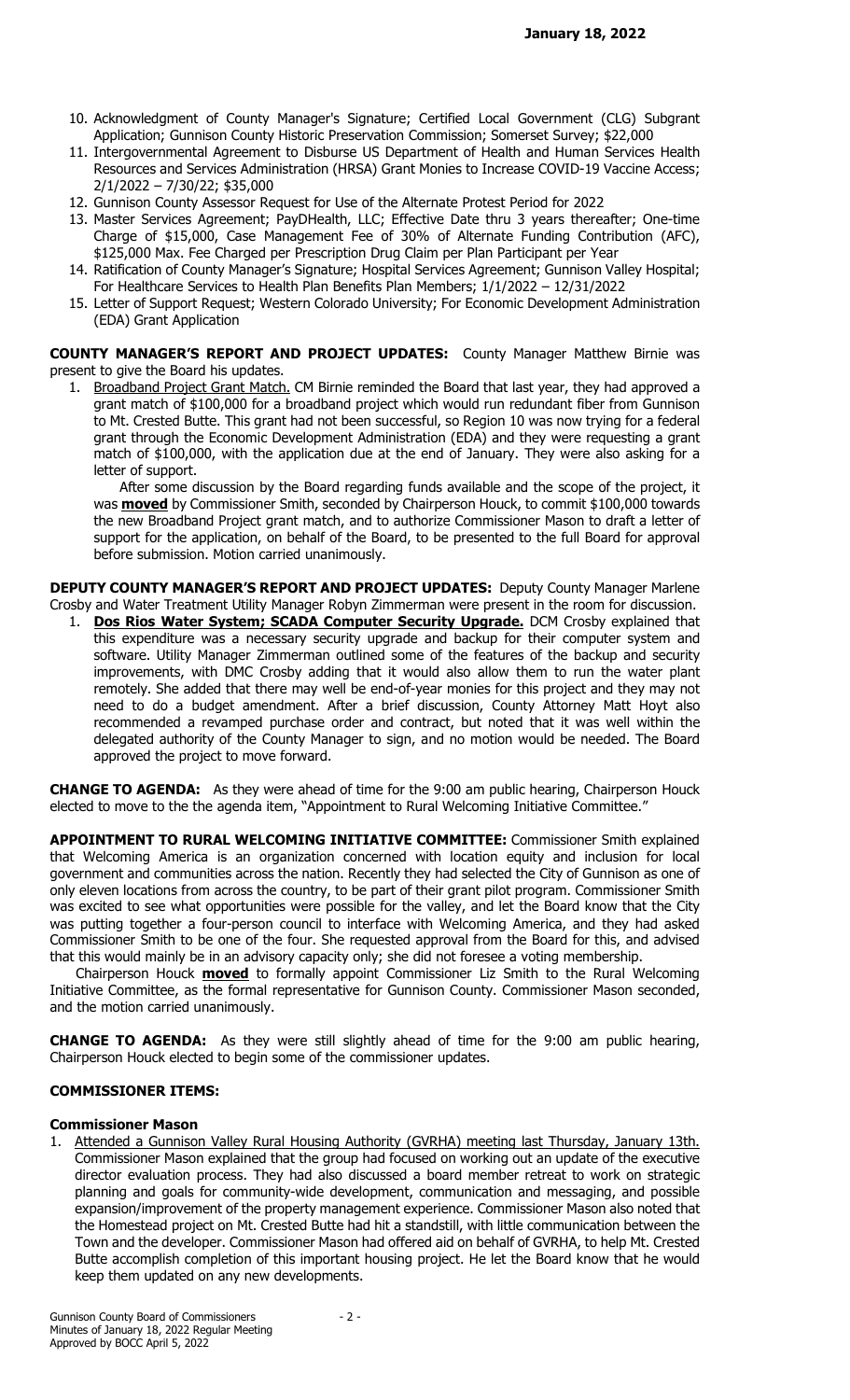## PUBLIC HEARING; LICENSE REQUIREMENTS FOR BUILDING CONTRACTORS: 1. Resolution; A Resolution Adopting License Requirements for Building Contractors

Present for discussion, either in the room or via Zoom, were: Assistant County Manager for Community and Economic Development, Cathie Pagano; Building and Environmental Health Official, Crystal Lambert; and Assistant Building and Environmental Health Inspector Charlie Dominguez.

- 1. Open of Public Hearing: Chairperson Houck opened the public hearing at 9:01 am.
- 2. Public Notice Confirmation: Requirements for posting were confirmed as met by Environmental HO Crystal Lambert.
- 3. Staff Presentation: Chairperson Houck began by explaining that this had been in process before COVID and was paused throughout the pandemic. Asst CM Pagano noted that her staff, along with a contractor stakeholder group, had been working hard on this for a couple of years now. She then handed it over to Building & Environmental Health staff, Crystal Lambert and Charlie Dominguez. Env HO Crystal Lambert began by explaining the licensing requirements had been put together largely by input from building contractors; implementation was proposed to begin in February of 2023 – in order to give the general contractors time to test and obtain the reference materials, study the building codes, and take the exam for general contractors – residential, commercial, or both.

 Commissioner Mason commented that this was worked on extensively by the building community and should allow for plenty of time to test. He asked Crystal Lambert to outline how the testing would take place. She then outlined for the Board that testing sites are located both in Denver and Grand Junction, or online with an online proctor; these would be open-book, timed tests, with a \$140 fee for the exam.

- 4. Public Comments: Chairperson Houck opened the hearing to public comments at 9:09 am. Those present with comments were:
	- a) Fred Niederer with Alpha Mechanical (in the room) Fred asked, "What are the reciprocity steps for an out-of-town contractor to come in from another community which has different building licensing, or no licensing?" Crystal answered that the assessment and exam were based on the International Code Council (ICC); therefore, the exam, once taken anywhere else and maintained, would not have to be take again, as long as there was an equivalent process in qualifying and taking the exam. Fred also asked if they would possibly be planning to establish licensure for mechanical contractors, which doesn't require licensure at all currently in the County? Crystal replied that the initial consensus from building contractor input was to not do so; however, if this needed changing, there was an opportunity to start a stakeholder process again. Fred added that this was an area that needed also to be looked into for licensure, as it was a high-risk area.
	- b) Mike Wright, general contractor (online) Mike asked if they could review enforcement of the policy to ensure all general contractors would be licensed. Crystal Lambert answered that Section 6 of the proposal covers violations of the building contractors which would be grounds for removal/revocation of a license; also, permits for the building process would require this license. She asserted that there would be enforcement and follow-through on violations. Mike also asked what date is the soonest that testing will be available? She replied that testing was already available, but it might be better to wait until the 2021 ICC codes were made available later around February to March 2022. Commissioner Mason noted that it might be good for Crystal to offer an online page which outlines the process for qualifying and had FAQ questions answered there. Crystal asserted that this was definitely being planned for.
	- c) Rick Ems, Fire Marshall, Crested Butte Fire Protection District wanted to thank the team who has worked on this over the last three years and stated that he and the CB Fire Protection District were very much in support of this licensure program with the ICC; he felt it was well written.
- 5. Board Questions: The Board commented briefly on the licensure process and expressed their approval for it.
- 6. Close Public Hearing: Chairperson Houck closed the public hearing at 9:26 am.

With no further discussion by the Board, it was **moved** by Commissioner Smith, seconded by Commissioner Mason, to approve Resolution 2022-2, a Resolution Adopting License Requirements for Building Contractors. Motion carried unanimously.

VOUCHERS AND TRANSFERS: Senior Accountant Kelly Weak was present to answer any questions from the Board.

- 1. January 2022 Accounts Payable Report Moved by Commissioner Smith, seconded by Commissioner Mason, to approve the vouchers for the amount of \$4,708,233.46. Motion carried unanimously.
- 2. December 2021 Cash Transfer Report Moved by Commissioner Mason, seconded by Commissioner Smith, to approve the cash transfer for \$7,124,146.09. Motion carried unanimously.
- 3. Sales Tax LMD Reports Commissioner Mason noted that Pitkin had shown a significant sales tax increase over the last month and wondered what that might be due to. Sr. Accountant Weak explained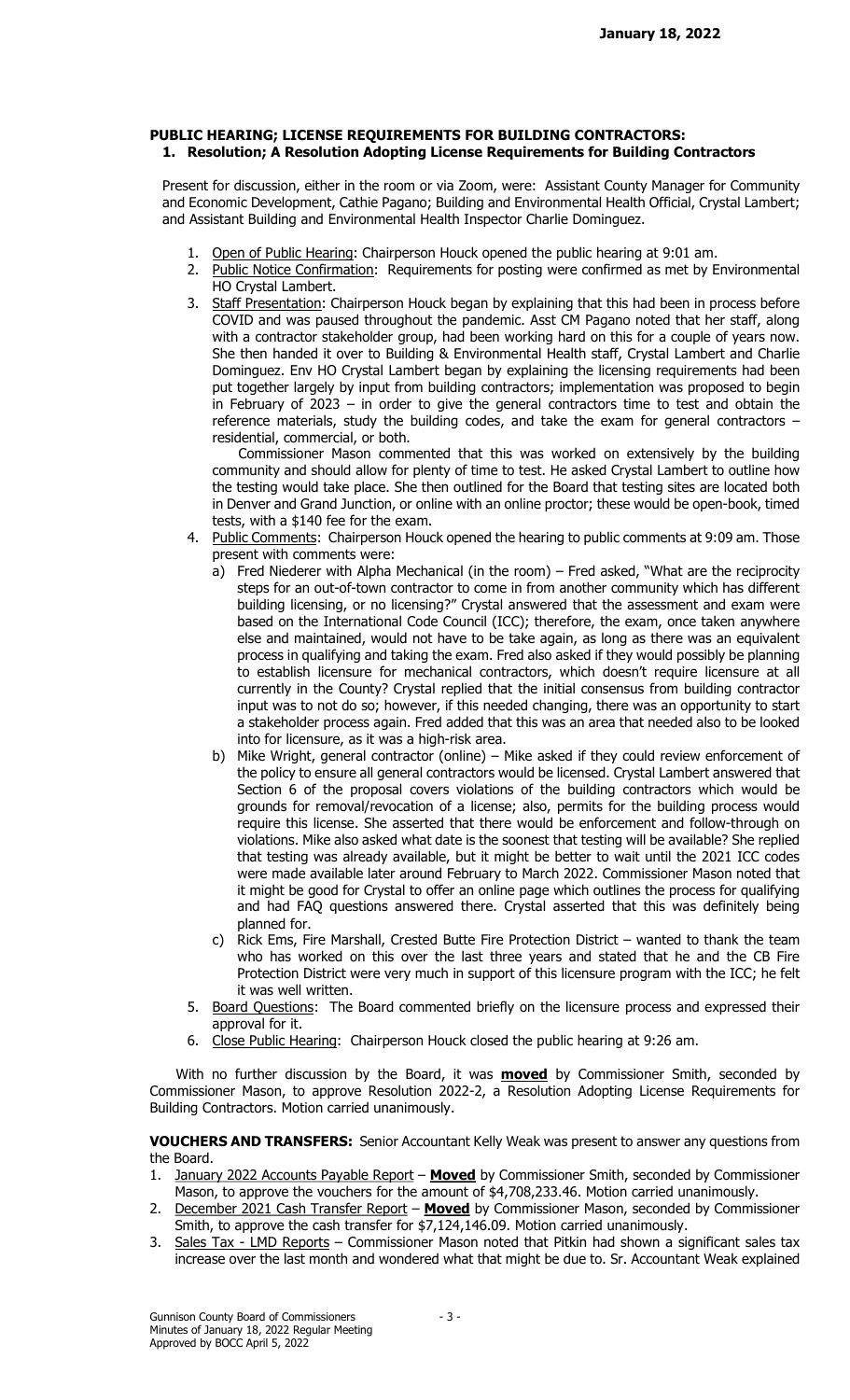that this could very well be due to late submittals coming in from vendors who had not submitted on time the month or two before.

TREASURER'S REPORT: Treasurer Debbie Dunbar was present via Zoom for questions from the Board. She reported that everything on the reports was normal; she was hoping for an increase in investment interest for this year, but they would still have to see.

Moved by Commissioner Smith, seconded by Commissioner Mason to accept the Treasurer's Report as presented, and to authorize the chair's signature. Motion carried unanimously.

BOUNDARY LINE ADJUSTMENT; HUGO LIVING TRUST AND SPANN RANCHES; LUC-21-00066: Community Development Administrative Services Manager Beth Baker was present for discussion and questions. Daniel Spivey (remote via Zoom) represented the applicants.

 Community Development ASM Beth Baker outlined for the Board that a discrepancy in the boundary line had been discovered at the time of a sale, and an adjustment had been agreed to by all the parties concerned, including the lender for the trust.

With no questions from the Board, it was **moved** by Commissioner Smith, seconded by Commissioner Mason and amended by Chairperson Houck – with both Commissioners Smith and Mason friendly to the amendment – to approve the boundary line adjustment between Hugo Living Trust and Spann Ranches, LUC-21-00066, and to authorize Commissioner Mason, as Vice-Chair, to sign the plat on behalf of the Board. Motion carried unanimously to original, friendly amendment and the friendly second.

RESOLUTION; A RESOLUTION ESTABLISHING PRECINCT BOUNDARIES FOR GENERAL, PRIMARY, AND CONGRESSIONAL ELECTIONS IN GUNNISON COUNTY, COLORADO: As no one from the Clerk's office was present for discussion, Chairperson Houck explained for those present that this was a statutory requirement of the County Clerk's office – to identify precinct boundaries for upcoming primary, general and congressional elections in Gunnison County. He also noted that they were maintaining the same boundaries the County had identified for the last several years, and the map showing these precinct boundaries was included with the Resolution.

 The Board then discussed briefly with County Attorney Matt Hoyt the identification of precincts and their purpose in the State of Colorado.

Moved by Chairperson Houck, seconded by Commissioner Mason, to approve Resolution 2022-3, A Resolution Establishing Precinct Boundaries for General, Primary, and Congressional Elections in Gunnison County, Colorado, as presented by the maps and information in the packet. Motion carried unanimously.

CITY OF GUNNISON ANNEXATION PRESENTATION; THREE PARCELS ON NORTH BOUNDARY OF CITY LIMITS: Present in the room for discussion were Anton Sinkewich, City of Gunnison Director of Community Development, and Assistant County Manager for Community and Economic Development, Cathie Pagano.

 Director Sinkewich began his presentation by explaining that the three property owners immediately to the north of the City who were part of the annexation plans – Gunnison Secure Storage, Rocky Mountain Christian Ministries, and the City of Gunnison – would be fully in support of the annexation process. The intent would be to facilitate the expansion of the City's electrical substation, with three new transformers to be added at the location. The property owners had agreed to a 35-foot easement, and new underground electrical would be installed in that easement, at the City's expense. He added that the expansion would improve capacity for an already-strained electric grid, help prepare for projects that are yet to be set in place, and would help facilitate new rapid charging stations as well.

 The Board then discussed with Director Sinkewich several topics of concern, including: the Rocky Mountain Christian lot, zoning plans, impacts to the City's electric sector, and infrastructure adjustments which might be needed.

 Director Sinkewich outlined the timeline for this project as: a) a public hearing for annexation to be held on February 22<sup>nd</sup> at 5:30 pm, b) a March 22<sup>nd</sup> hearing, by which time they should have completed the final plat process, and would be ready to enact the subdivision, and c) all should be completed by a second reading on April 17<sup>th</sup>.

 Chairperson Houck then offered the suggestion that the easement – which would have to be disturbed in that area – created a great opportunity for trail to be built which connected to nearby, already-existing trail sections. Director Sinkewich thanked him for the great suggestion.

 Chairperson Houck and the rest of the Board expressed their appreciation for the update, adding that it would greatly aid in preparing any input they might have later in the process.

CHANGE OF AGENDA: Chairperson Houck recessed the meeting from 10:14 am to 10:20 am.

# GUNNISON COUNTY BOARDS AND COMMISSIONS; ONE (1) APPOINTMENT TO GUNNISON VALLEY HOSPITAL BOARD OF TRUSTEES; CANDIDATES FOR CONSIDERATION:

- 1. Kathleen Gentry
- 2. Mark Kaufman
- 3. Polly Oberosler

 Chairperson Houck introduced this item to the Board, stating that he really appreciated living in a community with so many talented and qualified folks, and adding that Gunnison Valley Health's Board was one whose reach and scope in the community required it be populated with those who have the right skillsets and can meet the needs in time.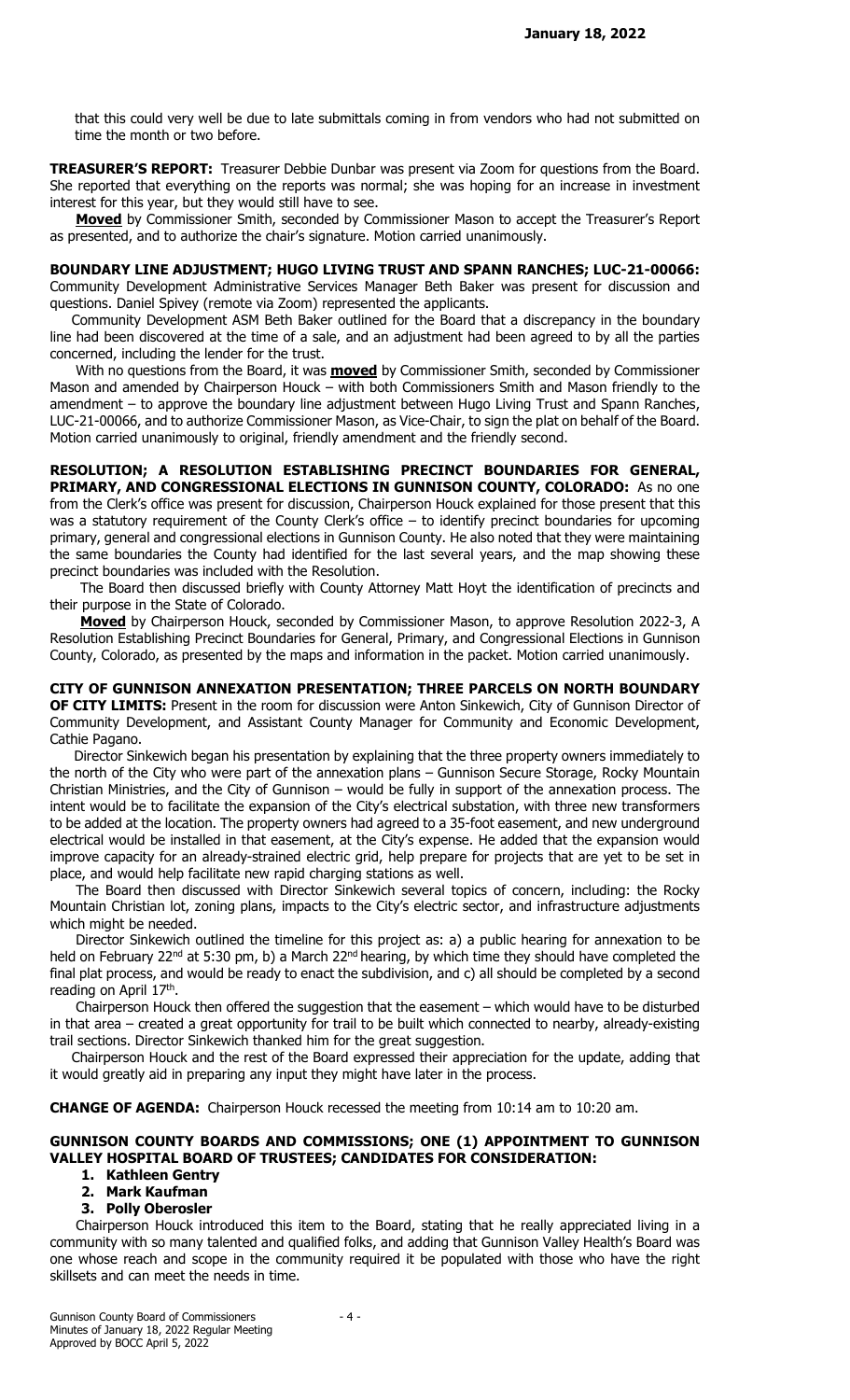After discussing the qualifications of each applicant for several minutes, the Board then noted their choice of Dr. Mark Kaufman, citing among other considerations, his professional expertise, an ability to create consensus around difficult issues, and his choice to live full-time in the community.

With no further discussion by the Board, it was **moved** by Chairperson Houck, seconded by Commissioner Smith, to appoint Mark Kaufman to the Gunnison Valley Health Board of Trustees. Motion carried unanimously.

CHANGE IN AGENDA: Chairperson Houck informed those present that the Gunnison County Board of Health Meeting would not be able to be held that day, but that he would recess the meeting for several minutes in order to hopefully be able to still hold the Gunnison/Hinsdale Board of Human Services Special Meeting.

**BREAK:** Chairperson Houck recessed the meeting from 10:27 am until 10:40 am, stating that he needed to leave the meeting at this point. He advised that Commissioner Mason, as Vice-Chair, would be presiding over the rest of the meeting.

RECONVENE, CHANGE IN AGENDA: Commissioner Mason reconvened the meeting at 10:40 am. As the Hinsdale Commissioner, Greg Levine, was still unavailable for the Gunnison/Hinsdale Board of Human Services Special Meeting, Commissioner Mason elected to skip to Commissioner Items until Commissioner Levine would be able to join the meeting remotely.

## COMMISSIONER ITEMS:

## Commissioner Smith

- 1. Attended the Western Colorado University (WCU) Workforce Housing Public Forum last week. Commissioner Smith noted that the forum was very well attended, and was for community comment and input regarding the proposed housing project to be located next to the Paintbrush housing complex. Designated for those who work or attend classes at WCU, Commissioner Smith felt that the initial proposal was thoughtfully laid out, adding that traffic studies were still to come, with the objective being to have at least the student housing up and occupied by Fall of 2023.
- 2. First Welcoming America Initiative committee meeting to be held Thursday, 1/20. Commissioner Smith reminded those present that she was now part of this newly-formed committee, and would be getting back with an update as she discovered more about what this new initiative project would look like.
- 3. Taking time to meet with the new Crested Butte Town Council members. Commissioner Smith stated that it was exciting to see some new perspectives and energy coming to the council.

#### Commissioner Mason:

Adding to his report started earlier in the meeting:

2. Attended a Stakeholder Meeting convened by Pitkin County, regarding the potential "Wild & Scenic" designation on the Crystal River. Commissioner Mason noted that the Upper Crystal River originates in Gunnison County, so Gunnison County staff was there, along with landowners. Also attending were representatives from Pitkin County, American Whitewater, Colorado River District, and White River National Forest Service. Representatives from both Senator Hickenlooper and Senator Bennet's offices joined the meeting remotely. Conversation centered around the questions of, "How to start a process that would be inclusive for all the different stakeholders and community members who would be impacted?" and "What would Wild & Scenic designation on the Crystal River mean, and what is it not?" Commissioner Mason felt this was a good first step, with property and water rights being considered at the beginning of the process, rather than last, as in an attempt made approximately five years earlier. He added that another process brought forward at the meeting might serve as a possible template for them – an area called Deep Creek was almost through their own approval process; it was more of a hybrid designation than the full "Wild & Scenic," but many of the same type of stakeholders and landowners were involved. Commissioner Mason let the Board know that he would be keeping them informed on the "Wild & Scenic" process as it developed.

**CHANGE OF AGENDA:** As Hinsdale County Commissioner Greg Levine was still not able to be present for the Gunnison/Hinsdale Board of Human Services Special Meeting, Acting Chairperson Mason elected to postpone the special meeting until the end of the meeting, after the executive session.

GUNNISON COUNTY BOARD OF HEALTH: Commissioner Mason noted to those present that the Board of Health meeting would not be held.

**UNSCHEDULED CITIZENS:** There were no Unscheduled Citizens present in the room or remotely via Zoom for discussion.

RECESS: Commissioner Mason elected then to recess the regular meeting at 10:52 am, in order to go into an executive session.

## EXECUTIVE SESSION PURSUANT TO COLO. REV. STAT. §24-6-402(4)(b): CONFERENCE WITH THE COUNTY ATTORNEY, DEPUTY COUNTY ATTORNEY OR ASSISTANT COUNTY ATTORNEY TO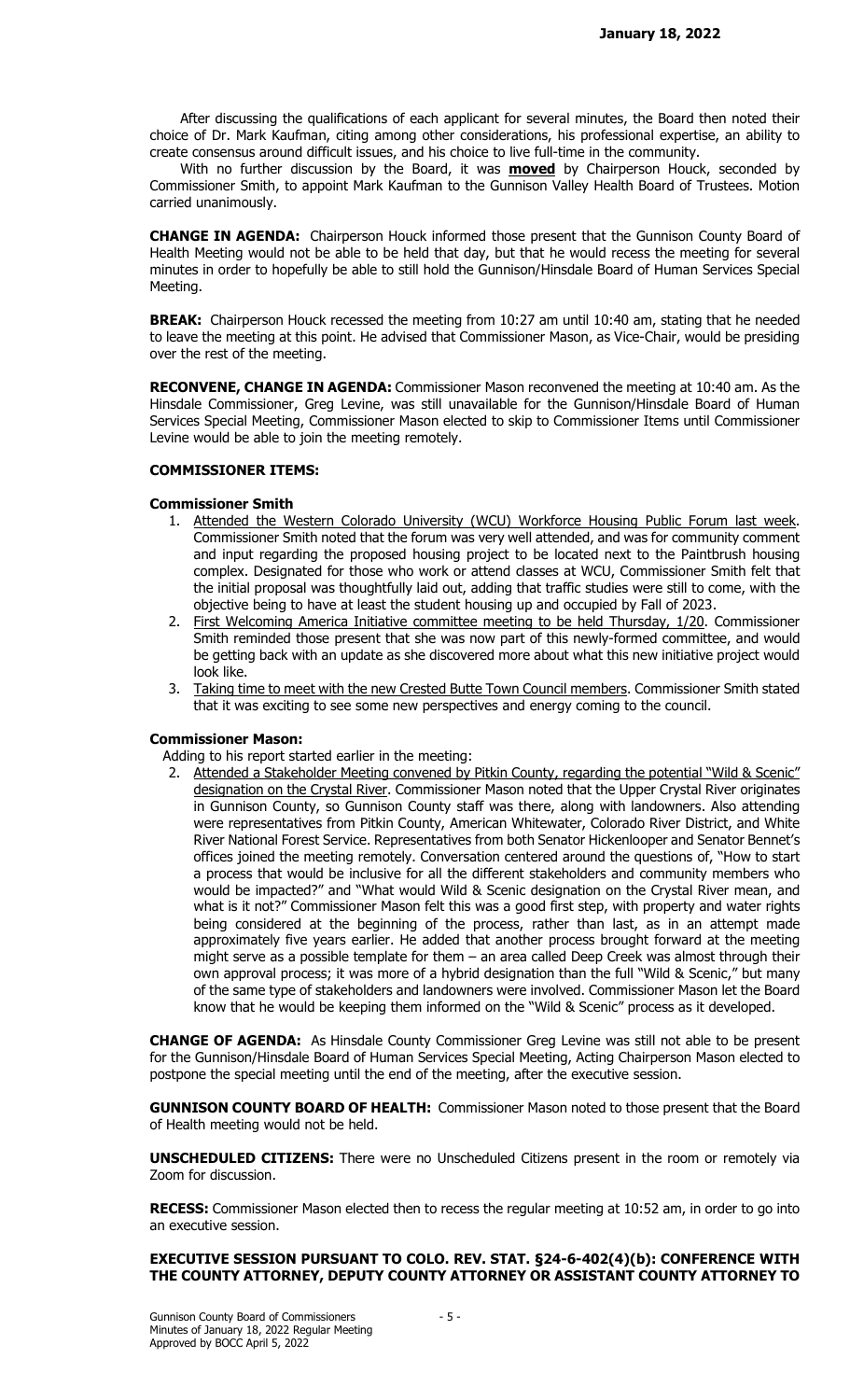RECEIVE LEGAL ADVICE IN RELATION TO TYZZER V. GUNNISON COUNTY, CASE NUMBER 21CV30017 (COLO. DIST. CT.): Acting Chairperson Mason then moved to go into Executive Session, pursuant to C.R.S. § 24-6-402 (4)(b), conference with the County Attorney, Deputy County Attorney or Assistant County Attorney to receive legal advice in relation to Tyzzer v. Gunnison County, Case Number 21CV30017 (Colorado District Court). The participants in the Executive Session would be Commissioner Mason, Commissioner Smith, County Manager Matthew Birnie, Assistant County Manager for Community and Economic Development Cathie Pagano, and County Attorney Matthew Hoyt. Because any discussion in the executive session would be protected by attorney-client privilege, no contemporaneous record of the meeting would be kept. Commissioner Smith seconded the motion, and the motion carried.

The Board went into executive session at 10:54 am. The executive session was held in the BOCC Boardroom, and no contemporaneous record was kept. Executive sessions of the Board of County Commissioners are conducted as per C.R.S. §24-6-402(4). This specific session was conducted as per §24- 6-402(4)(b).

# Attorney Statement Regarding Executive Session

Pursuant to C.R.S. 24-6-402(4), I attest that I am the Gunnison County Attorney, that I represent the Gunnison County Board of County Commissioners, that I attended all of the above referenced executive session, that all of the executive session was confined to the topic authorized for discussion pursuant to C.R.S. 24-6-402(4)(b) and that, because in my opinion all of the discussion during the executive session constituted a privileged attorney-client communication, no record of the executive session was required to be kept and no such record was kept.

Date: \_\_\_\_\_\_\_\_\_\_\_\_\_\_\_\_\_\_ \_\_\_\_\_\_\_\_\_\_\_\_\_\_\_\_\_\_\_\_\_\_\_\_\_\_\_\_\_\_\_\_\_\_\_\_\_\_\_\_\_\_\_\_\_\_

 Matthew Hoyt Gunnison County Attorney

# Chairperson Statement Regarding Executive Session

Pursuant to C.R.S. 24-6-402(4), I attest that I am the Chairperson of the Gunnison County Board of Commissioners, that I attended all of the above referenced executive session, and that all of that executive session was confined to the topic authorized for discussion pursuant to C.R.S. 24-6-402(4)(b).

Date:  $\frac{1}{\sqrt{1-\frac{1}{2}}}\cdot\frac{1}{\sqrt{1-\frac{1}{2}}}\cdot\frac{1}{\sqrt{1-\frac{1}{2}}}\cdot\frac{1}{\sqrt{1-\frac{1}{2}}}\cdot\frac{1}{\sqrt{1-\frac{1}{2}}}\cdot\frac{1}{\sqrt{1-\frac{1}{2}}}\cdot\frac{1}{\sqrt{1-\frac{1}{2}}}\cdot\frac{1}{\sqrt{1-\frac{1}{2}}}\cdot\frac{1}{\sqrt{1-\frac{1}{2}}}\cdot\frac{1}{\sqrt{1-\frac{1}{2}}}\cdot\frac{1}{\sqrt{1-\frac{1}{2}}}\cdot\frac{1}{\sqrt{1-\frac{1}{2}}$ 

 Roland Mason, Acting Chairperson Gunnison County Board of Commissioners

At 11:50 pm, it was **moved** by Acting Chairperson Mason to come out of executive session, affirming that no extemporaneous records were kept, the participants in the executive session remained consistent with those read into the record, and that they did stay on topic. Commissioner Smith seconded, and the motion carried.

Acting Chairperson Mason let those present know that there was no action to be taken currently.

GUNNISON/HINSDALE BOARD OF HUMAN SERVICES SPECIAL MEETING: As Hinsdale County Commissioner Greg Levine was not able to be present, and with no quorum, Acting Chairperson Mason elected to move the special meeting to the next regular meeting agenda.

ADJOURN: Moved by Acting Chairperson Mason, seconded by Commissioner Smith, to adjourn the Gunnison County Board of County Commissioners Regular Meeting. Motion carried. The meeting was adjourned at 11:52 am.

Jonathan Houck, Chairperson

 $\overline{\phantom{a}}$  , and the set of the set of the set of the set of the set of the set of the set of the set of the set of the set of the set of the set of the set of the set of the set of the set of the set of the set of the s

 $\overline{\phantom{a}}$  , and the set of the set of the set of the set of the set of the set of the set of the set of the set of the set of the set of the set of the set of the set of the set of the set of the set of the set of the s Roland Mason, Vice-Chairperson

\_\_\_\_\_\_\_\_\_\_\_\_\_\_\_\_\_\_\_\_\_\_\_\_\_\_\_\_\_\_\_\_\_\_ Liz Smith, Commissioner

Minutes Prepared By:

Melanie Bollig, Deputy County Clerk

 $\overline{\phantom{a}}$  , and the set of the set of the set of the set of the set of the set of the set of the set of the set of the set of the set of the set of the set of the set of the set of the set of the set of the set of the s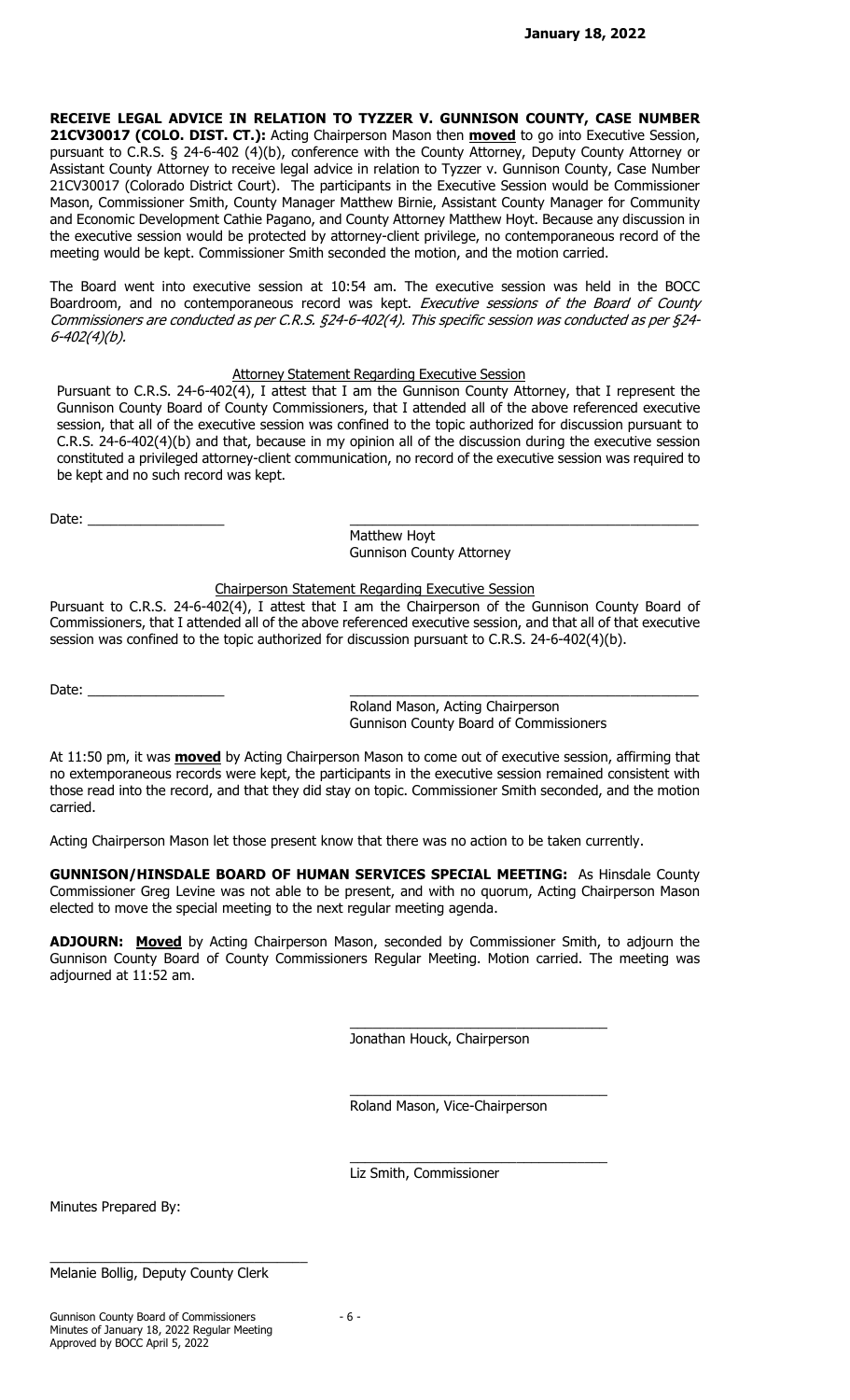Attest:

Kathy Simillion, County Clerk

\_\_\_\_\_\_\_\_\_\_\_\_\_\_\_\_\_\_\_\_\_\_\_\_\_\_\_\_\_\_\_\_\_\_

#### GUNNISON COUNTY BOARD OF COMMISSIONERS TEXT INCLUSION INTO MINUTES

#### BOARD OF COUNTY COMMISSIONERS OF THE COUNTY OF GUNNISON, COLORADO

## RESOLUTION NO: 2022-2

A RESOLUTION ADOPTING LICENSE REQUIREMENTS FOR BUILDING CONTRACTORS

 WHEREAS, building industry professionals have expressed support for a licensing program for building contractors; and

 WHEREAS, stakeholder groups of general contractors, designers, and engineers decided that a licensing program would be beneficial for the local industry as well as the consumer and future property owners and should include an insurance requirement and building code competency evaluation; and

 WHEREAS, the proposed License Requirements for Building Contractors, Attachment A, was prepared using feedback and guidance from the local building community as well as details and parameters of the contractor examination program established by the International Code Council; and

 WHEREAS, C.R.S. § 30-11-125 authorizes Gunnison County to establish a licensing program for building contractors; and

 WHEREAS, the Board of County Commissioners (the Board) has reviewed the proposed License Requirements for Building Contractors, Attachment A; and

 WHEREAS, the Board has determined that adoption of the License Requirements for Building Contractors will be beneficial for the local building industry, consumers and future property owners by ensuring that building contractors who undertake any work for which a County building permit is required under the County Building Code holds the minimum general liability insurance and has competency with the building code; and

 WHEREAS, the Gunnison County Planning Commission has reviewed and recommended to the Board adoption of the License Requirements for Building Contractors, Attachment A; and

 WHEREAS, the Board of County Commissioners has conducted a duly noticed public hearing on the proposed requirements on January 18, 2022; and

 NOW THEREFORE, BE IT RESOLVED by the Board of County Commissioners of Gunnison County, Colorado that the License Requirements for Building Contractors, Attachment A, is hereby adopted for the unincorporated area of Gunnison County and will become effective on February 1, 2023.

 INTRODUCED by Commissioner Smith, seconded by Commissioner Mason, and adopted on this 18th day of January 2022.

> BOARD OF COUNTY COMMISSIONERS GUNNISON COUNTY

Houck – yes, Mason – yes, Smith – yes.

"Attachment A" noted in Resolution 2022-2 is the Gunnison County, Colorado License Requirements for Building Contractors 2022

Please see Resolution 2022-2 and its accompanying Attachement A on record at the Gunnison County Clerk and Recorders Office

## BOARD OF COUNTY COMMISSIONERS OF THE COUNTY OF GUNNISON, COLORADO

## RESOLUTION NO: 2022-3

A RESOLUTION ESTABLISHING PRECINCT BOUNDARIES FOR GENERAL, PRIMARY, AND CONGRESSIONAL ELECTIONS IN GUNNISON COUNTY, COLORADO

WHEREAS, pursuant to C.R.S. § 1-5-101, et. seq., the County Clerk and Recorder, subject to approval by the Board of County Commissioners of the County of Gunnison, Colorado (hereinafter the "Board"), shall divide the county into as many election precincts as convenient for the eligible electors of the County, and the boundaries of such precincts may be changed from time to time; and